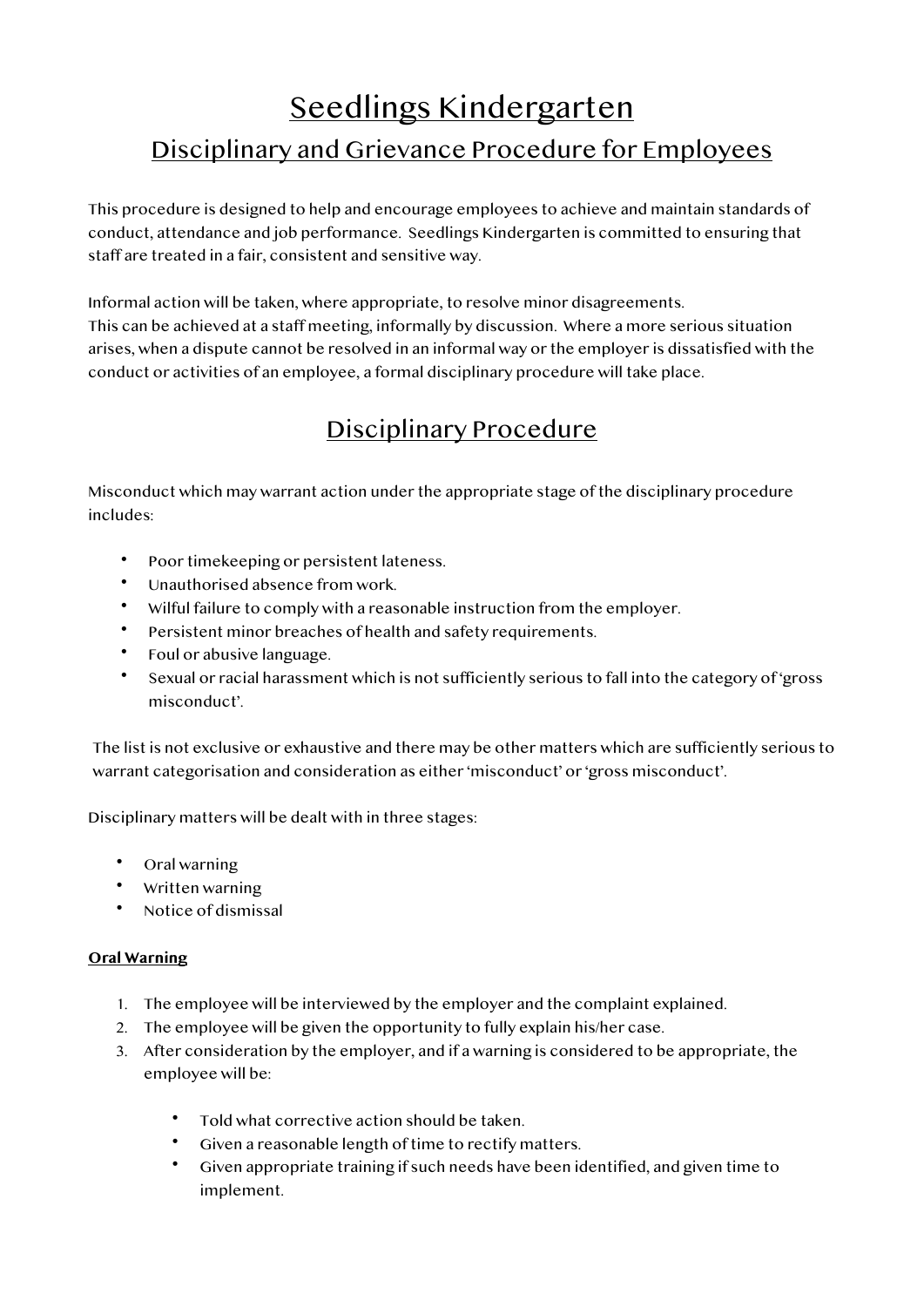- Informed of any mitigating circumstances that have been taken into consideration when reaching the decision.
- Given a warning that if improvements are not made, then further action will be taken.
- Informed that they may appeal against the decision within 5 days.

The employee will be advised that this is the first stage of formal procedure. A record of the improvement note will be kept for **3 months** and after that period of time it will considered spent - subject to achieving and sustaining satisfactory performance.

#### **Formal written warning**

If further action is necessary the employee will be interviewed by the employer and given the opportunity to state his/her case.

If there is a need for disciplinary action a letter will be sent to the employee.

- The letter will contain the reason for the reprimand.
- Explain the corrective action required and the time given to improve.
- Training needs that have been identified and the timescales for implementation.
- Warn that if improvements are not made in the time given further disciplinary action will be taken which could result in a final written warning, which if unheeded could result in dismissal.
- Explain that an appeal could be made against the decision within 5 days.

#### **Final written warning**

If further action is necessary the employee will be interviewed by the employer and given the opportunity to state his/her case, within 1 week.

A disciplinary action a letter will be sent to the employee.

- The letter will contain the reason for the reprimand.
- Explain the corrective action required and the time given to improve.
- Training needs that have been identified and the timescales for implementation.
- Warn that if improvements are not made in the time given further disciplinary action will be taken which could result in dismissal.
- Explain that an appeal could be made against the decision within 5 days.

#### **Dismissal**

If the employee fails to make the agreed improvements then the employee will be interviewed as before and if the decision is to dismiss, the employee will be given the notice of dismissal, stating reasons and given the details of the right of appeal.

If progress is satisfactory, within the time given to rectify matters the record of warnings will be destroyed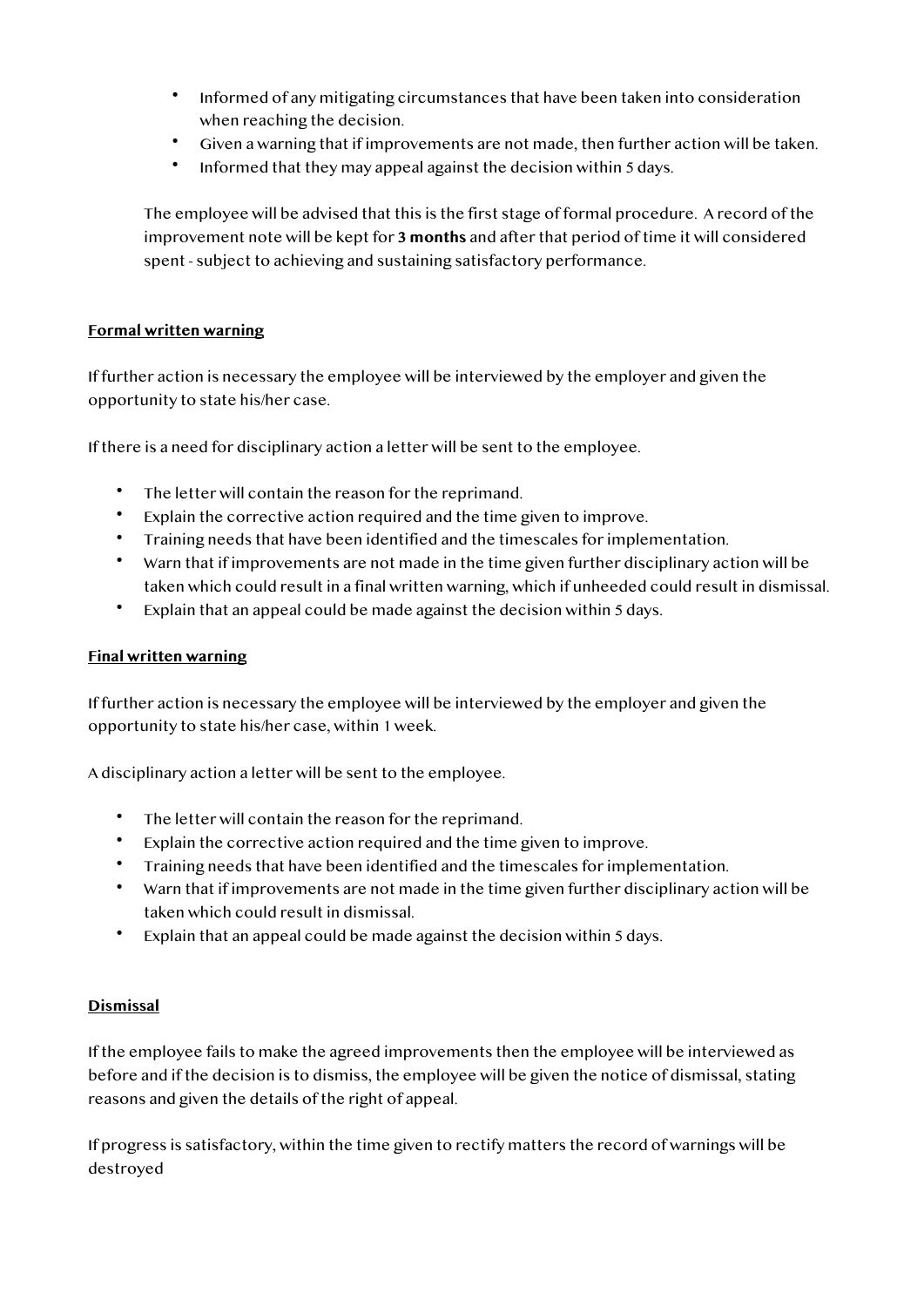#### **Gross Misconduct**

If after investigation it is confirmed that an employee has committed an offence of the following nature (the list is not exhaustive), the normal consequence will be dismissal without notice or payment in lieu of notice:

- Theft or fraud
- Ill treatment of children
- Assault
- Malicious damage
- Gross carelessness which threatens the health and safety of others
- Serious incapability at work brought on by use of drugs or alcohol
- A serious breach of confidence

While the alleged gross misconduct is being investigated, the employee may be suspended, during which time he or she will be paid their normal pay rate. Any decision to dismiss will be taken by the employer only after full investigation.

If the misconduct involves a safeguarding issue then the normal procedure for safeguarding will be followed and Social Services and Ofsted will be informed.

#### **Appeals**

At each stage of the disciplinary procedure the employee has a right of appeal and that appeal must be made in writing.

- The employee will state why they are dissatisfied and may be questioned.
- A written record will be kept.

### Grievance Procedure

#### **Informal grievance**

A grievance is a complaint by an employee about any aspect of his/her employment, e.g. nature or range of duties, conditions of service, relationships with other staff. The grievance must be one that lies within the powers of the employer to resolve, e.g. it cannot be about matters determined by national legislation.

If an employee has a grievance it should be discussed in the first instance with the employer. If the grievance persists then further discussion will be necessary. Employees' grievances will be treated seriously and will be resolved as quickly as possible.

#### **Formal grievance**

If the matter is serious and the employee wishes to raise the matter formally, the grievance should be set out in writing. If the grievance remains unresolved or if the grievance is against the employer and